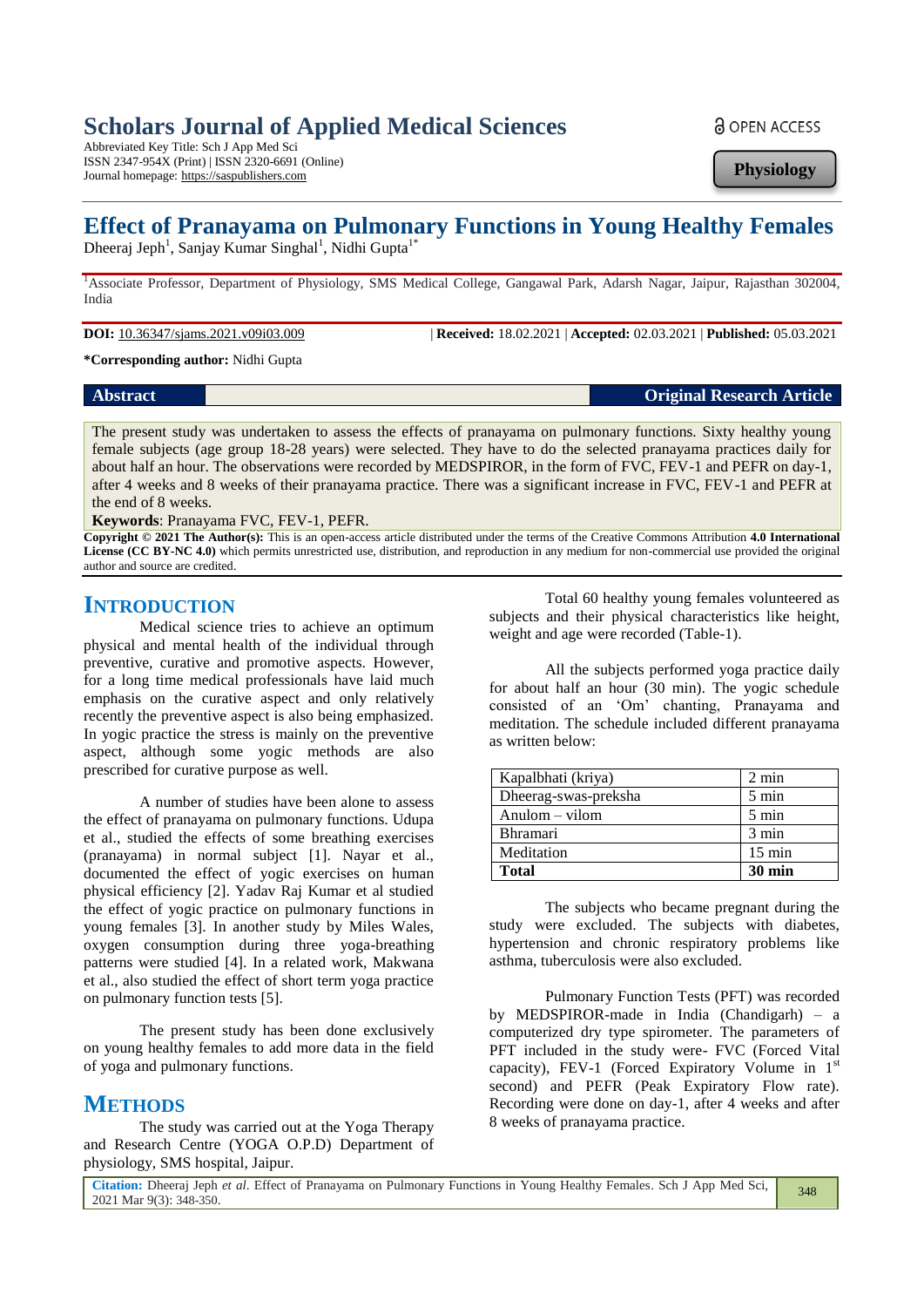Day-1 means the very first day the subjects started yogic practice. For PFT- The subjects were first explained the whole procedure and were demonstrated the same after obtaining their consent, the subjects performed the test in sitting position.

### **STATISTICAL ANALYSIS**

The results of PFT are presented as Mean±S.D. The data were analyzed using students't' test. P values<0.05 were considered significant.

### **RESULTS**

The results have been summarized in Table-1. The FVC, FEV-1, and PEFR of all the subjects on day-1, 4 weeks and 8 weeks has been given. It is evident that the PFT parameters have higher values at 4 weeks and 8 weeks in comparison to day-1 values. The P value has been calculated at 4 weeks and 8 weeks in comparison to values on day-1.

| <b>Table-1: Physical Characteristics of Subjects</b> |             |               |      |  |  |
|------------------------------------------------------|-------------|---------------|------|--|--|
|                                                      | <b>Mean</b> | <b>Median</b> | S.D. |  |  |
| Age group (yrs)                                      | 22.8        | 22.7          | 3.62 |  |  |
| Height (cm)                                          | 154.2       | 155.0         | 4.85 |  |  |
| Weight (Kgs)                                         | 54.8        | 55.0          | 7.5  |  |  |

| <b>Table-2: Comparison of Pulmonary Function Tests</b> |                     |                    |                      |  |  |
|--------------------------------------------------------|---------------------|--------------------|----------------------|--|--|
| <b>Duration</b>                                        | $\bf FVC$ (lit)     | $FEV-1$ (lit)      | <b>PEFR(lit/sec)</b> |  |  |
|                                                        | Mean±S.D.           | Mean±S.D.          | $Mean \pm S.D.$      |  |  |
| $Day-1$                                                | $2.018 \pm 0.288$   | $1.988 \pm 0.289$  | $5.10 \pm 1.13$      |  |  |
| 4 Weeks                                                | $2.273 \pm 0.275$ * | $2.245+0.277*$     | $5.34 \pm 1.11$ **   |  |  |
| 8 Weeks                                                | $2.542 \pm 0.268$ * | $2.505 \pm 0.266*$ | $5.57 \pm 1.08$ ***  |  |  |

**<sup>\*</sup>P<0.001 \*\*P=N.S. \*\*\*P<0.05**

### **DISCUSSION**

In our study, FVC and FEV-1 were significantly higher at 4 weeks and 8 weeks from day-1 (P<0.001). However, PEFR is not statistically significant at 4 weeks but value of PEFR is higher at 4 weeks in comparison to day-1. At 8 weeks, PEFR is significantly higher than day-1 ( $P < 0.05$ ).

Yadav Raj Kumar et al., reported significant increase in FVC, FEV-1 and PEFR after 12 weeks of Yoga training [3].

Makwana et al., reported significant increase in FVC following 10 weeks of yoga training [5] others have recorded similar observations [2, 6]. The improvement in vital capacity is due in part to increase in development of respiratory musculature incidental to regular practice of yogic exercises [7].

By the yogic practice the respiratory apparatus is emptied and filled more completely and efficiently which is recorded in terms of increased FVC. Similar ventilatory training even in elderly subjects (age 60 to75 yrs) has been shown to improve lung volumes and capacities [8]. Joshi et al., reported significant increase in FVC and PEFR following 6 weeks of pranayama practice [9].

Lung inflation near to total lung capacity is a major physiological stimulus for the release of lung surfactant [10] and prostaglandins into alveolar spaces [11], which increase lung compliance and decrease bronchial smooth muscle tone respectively. The other possible mechanism for improved PFT may be:

- 1. Cleansing procedures cleans the infective nasal secretion.
- 2. Increased power of respiratory muscles that is due to the work hypertrophy of the muscles during pranayama and other exercises.
- 3. Yogic breathing exercises train practitioners to use the diaphragmatic and abdominal muscles more efficiently thereby emptying and filling the respiratory apparatus more efficiently and completely [5]
- 4. Yoga, with its calming effect on the mind can reduce and release emotional stresses, thereby with drawing the branchoconstrictor effect.

Thus, practice of yogic exercises seems to be beneficial for respiratory efficiency. A number of studies have been done to show the beneficial effects of yoga on asthmatic patients [12, 13].

Bera et al., have studied recovery from stress by yogic relaxation posture in their work [14].

In conclusion, it can be stated that pranayama is beneficial for the better maintenance of body functions, particularly pulmonary functions, even in normal healthy persons with significant increase in FVC, FEV-1 and PEFR at the end of 8 weeks of pranayama practice in young healthy females.

### **REFERENCES**

1. Udupa KN, singh RH, settiwar RM. Studies on the effect of some yogic breathing exercises

| © 2021 Scholars Journal of Applied Medical Sciences   Published by SAS Publishers, India | 349 |
|------------------------------------------------------------------------------------------|-----|
|                                                                                          |     |